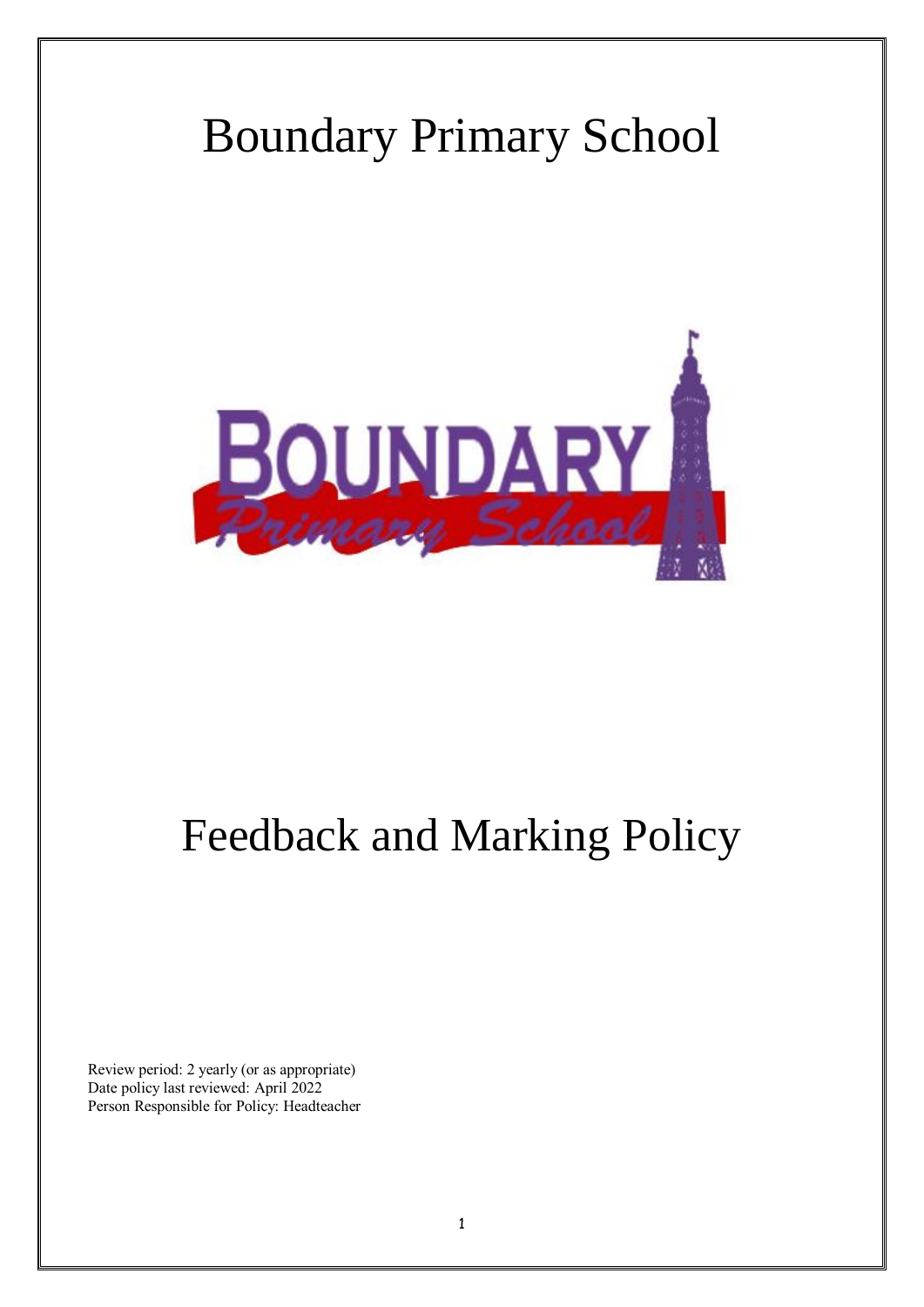At Boundary Primary School we recognise the importance of feedback as an integral part of the teaching and learning cycle, and aim to maximise the effectiveness of its use in practice. We are mindful also of the research surrounding effective feedback and the workload implications.

Our policy is underpinned by the evidence of best practice from the Education Endowment Foundation and other expert organisations.

#### **Key Principles**

#### **At Boundary we:**

- Lay the foundations for effective feedback
	- Deliver high quality instruction
	- Use formative assessment strategies
	- Set clear learning intentions
- Deliver appropriately timed feedback that focuses on moving the learning forward
	- Teachers judge when feedback is needed considering the characteristics of the task set, the individual pupil and the collective understanding of the class.
- Plan for how pupils will receive and use the feedback
	- Strategies are implemented that encourage pupils to welcome feedback and teachers monitor whether pupils are using it
	- Appropriate opportunities are provided for pupils to use feedback.

Within these principles, our aim is to make use of the good practice approaches outlined by the EEF to ensure that pupils are provided with timely and purposeful feedback that furthers their learning, and that teachers are able to gather feedback and assessments that enable to adjust their teaching both within and across a sequence of lessons.

#### **At Boundary:**

- All work is to be acknowledged by a teacher or a teaching assistant on the Learning Outcome and Success Criteria Grid
- The following marking codes are used throughout Y1-Y6 (appendix one):

**O**= objective achieved

- $I =$ independent
- $S =$ Support

 $V =$  verbal feedback - If verbal feedback instead of written feedback is given, then it should be coded  $V'$ . Verbal feedback and the feedforward process are part of normal classroom practice.

**SA** = self-assessment - Children self-assess and improve their own work with reference to the success criteria. Children need to be trained in how to peer and self-assess meaningfully, in order that time spent in lessons, on this, is beneficial to the learning.

 $PA = peer assessment$  (swap books)

**CI** = collaborative improvement - both children read and discuss one of their pieces together (not swapping books). The child whose work it is has control of the pen and ultimate say. Together they decide on the best examples, reasons are given and underlined. Together, they should talk and agree about improvements, which are made, there and then.

- $SP =$  spelling mistake on this line
- $P =$  punctuation mistake on this line
- $G =$  grammatical mistake on this line
- $CL =$  capital letter mistake on this line
- $\mathbf{VO} = \text{vocabulary mistake on this line}$
- $T =$  word tense mistake on this line

Additionally, work marked by supply teachers is denoted with ST.

**Challenge Stamp**: these are used when children have completed their work and are ready to move their learning forward or deeper.

**Traffic lights**: self and teacher assessment tool. KS2 Pupils and staff reflect on the learning throughout and at the end of the lesson.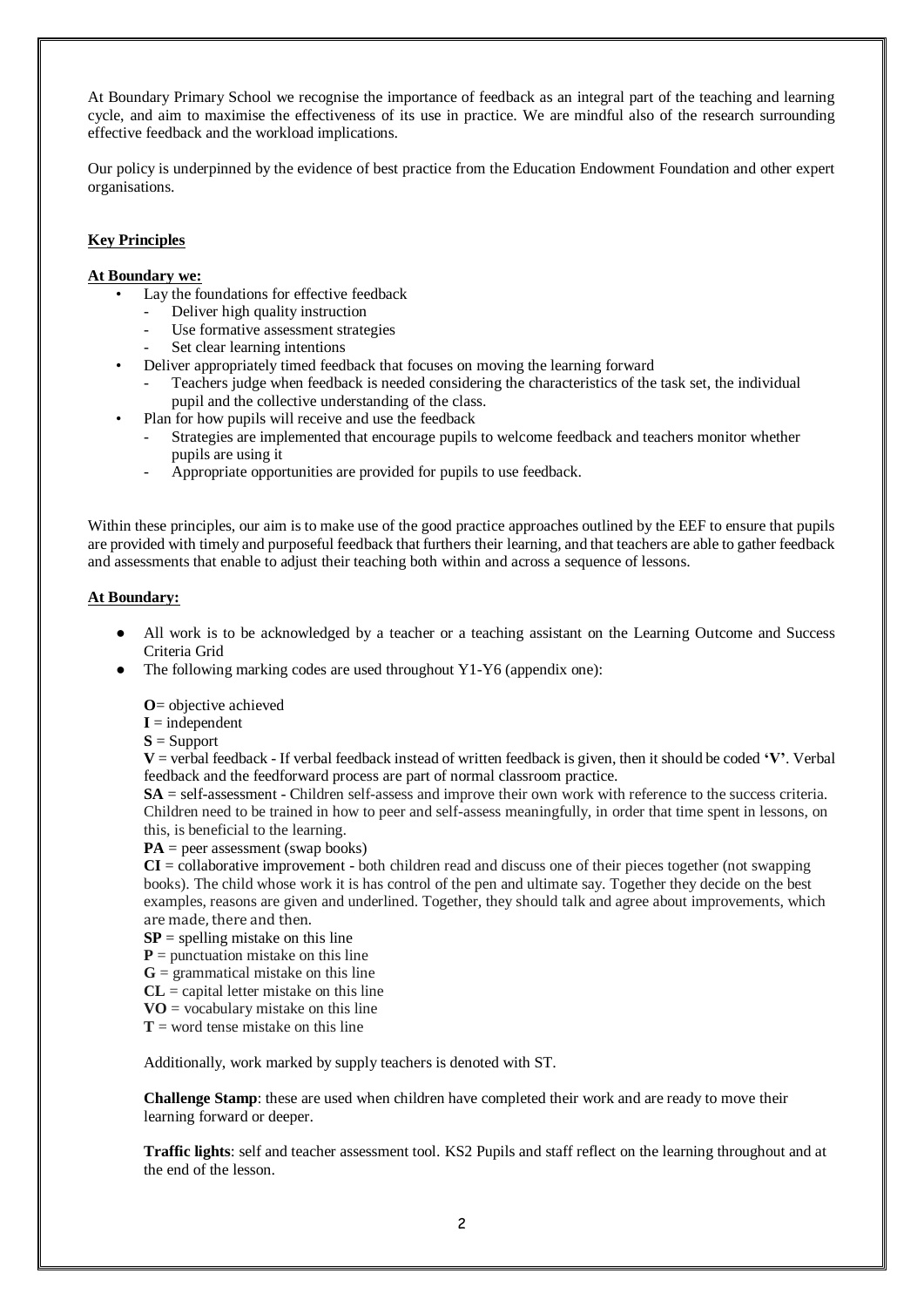**Posters showing the marking key are displayed in every classroom and pupils are able explain the codes (Appendix One)** 

- Feedback verbal or written:
	- $\blacktriangleright$  is appropriately timed depending on the task, the individual or the class as a whole
	- $\blacktriangleright$  will focus on the task, subject and self-regulation
	- ✔ will highlight the success and improvement against the Success Criteria and Learning Objective
	- $\checkmark$  is specific, accurate and clear
	- $\triangleright$  causes thinking and leads to improvements. It's for the PUPIL.
	- ✔ rewards and recognises effort, perseverance and progress
	- $\triangleright$  focuses on what is right as well as what needs improving
	- ✔ identifies individuals and groups of children that need specific help and lesson plans are adjusted to address this
	- $\blacktriangleright$  informs future planning
	- $\blacktriangleright$  is accessible to all pupils, including with SEN and EAL
	- $\checkmark$  is understood and acted upon in planned time
- Pink pen = positive against the success criteria. Green pen = incorrect/areas for improvement/next steps. No other coloured pens are used for feedback
- Purple polishing pen pupils  $(Y2+)$  use a purple pen to improve or correct their work
- Self, peer and teacher feedback is a regular and consistent throughout the school and is adapted to meet the needs of the children in each year group
- Planned improvement time is given to allow pupils to act upon it appropriate feedback time is planned into the weekly timetables and lessons
- Teachers distinguish the difference between a mistake and a misconception. A mistake is something the pupil can normally do; mistakes should be marked as incorrect, but the correction is not provided. Pupils are given time to think about their mistakes and recall their existing knowledge as they will be less likely to repeat the mistake. A misconception is different. The pupil does not have this knowledge to fix the mistake – they don't know what they have done wrong. Teaching will then be adjusted
- Teachers allow pupils time to identify for themselves where and how they need to improve. Expectations of presentation are consistently high across the school - substandard work is not accepted.
- Expectations are that **quality** feedback (written or verbal), including challenge setting, is a regular and a consistent feature of a pupils' work in all subjects. However, staff ensure their effort goes into the **quality** of the feedback, not the quantity
- Staff model the process to enable pupils to self and peer assess
- Spelling mistakes are acknowledged in accordance with pupil ability. Up to three words will be highlighted to correct. Pupils are encouraged to find the correct spelling and use a strategy to remember it
- Staff create environment where there is mutual respect, and learners seek feedback for themselves there is a continuous quest to improve
- The majority of the feedback is verbal during the lesson
- Live marking, where appropriate is used during the lesson to give pupils immediate feedback
- Conferencing time is planned into lessons, where the teacher feels is most beneficial

#### **Self/Peer/Collaborative Assessment**

- Pupils and staff reflect on the learning through the traffic light stamp
- A variety of scaffolds are used (at teacher's discretion) to encourage assessment and improvement of work
- Peer, self and collaborative assessment and feedback/ feedforward take place as part of normal classroom practice
- Teachers plan assessment sessions into lessons to allow the assessment process to take place. A quality over quantity approach is employed.
- Collaborative assessment (not to be confused with collaborative improvement) takes place when pupils work together to **assess** a piece of work (no editing takes place). Some teachers may allow pupils to use pink and green pencil crayons or highlighters. Any improvements made after this process, are to be made by the individual pupil
- Teachers complete Learning Objective and Success Criteria tables, which are stuck in the child's book. They are referred to throughout the lesson and the traffic light is completed at the end of the session
- Throughout school, success criteria are used as a scaffold to enable children to self and peer assess.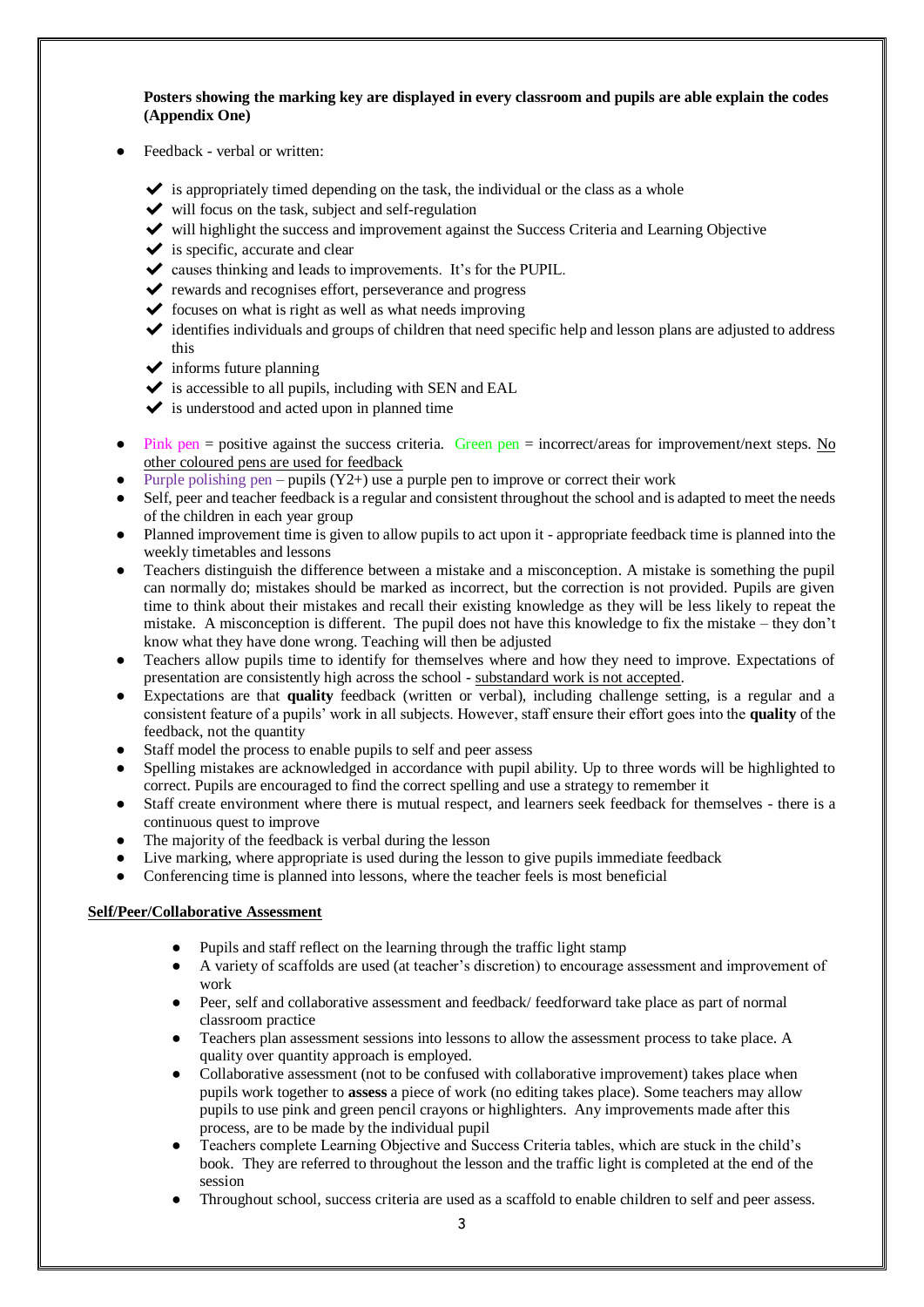#### **Feedback Comments (verbal and written):**

| <b>Positive Non-Specific</b>                 | <b>Positive Specific</b>                                                                           | <b>Positive Developmental</b>                                                                                                     |
|----------------------------------------------|----------------------------------------------------------------------------------------------------|-----------------------------------------------------------------------------------------------------------------------------------|
| "Good work!"<br>"Excellent!"<br>"Well done!" | "Well done, I think you've explained<br>the process clearly using the correct<br>technical terms." | "How could you back up your<br>arguments with more evidence? Give<br>an example."                                                 |
|                                              | "I love the adjectives you've chosen<br>to describe the scene."                                    | "I love the way you have described<br>so vividly. Please add a relative<br>clause into this sentence? What<br>effect did it have? |

- 'Positive Non- Specific' comments are not used within our feedback
- However, teachers aim for 'Positive Developmental' comments and questions. (See Appendix Two for examples)
- Teachers and TAs mainly feedback in the presence of the pupil
- Pupils are coached to routinely make corrections/improvements where green is used to highlight work.

#### **Key Stage 1 and EYFS**

In EYFS and Year 1, simple and straightforward verbal feedback, along with codes, are used to easily communicate next step advice to pupils. EYFS use the codes **I, S, V and CI** (child initiated).

Positive non-specific and development comments may be included dependent upon the pupil's ability and at the teacher's discretion.

Peer assessment will begin with verbal discussions and as the pupil's understanding of the process develops. This will move on to using a simple success criteria sheet with adult support.

By Year 2, it is expected that most pupils will be able to move onto the whole school marking method. This will be initiated at the teacher's discretion.

#### **Consistency Across the School**

Marking and feedback is adapted to suit the needs of the individual pupil to ensure they make progress. The EYFS and Year 1 approach may be used with pupils further up the school where appropriate. However, the expectation is that feedback (verbal or written) is of a high standard, which motivates, builds resilience and improves/deepens the learning.

#### **Expectations**

Teachers' and Teaching Assistants' handwriting is in line with the school's handwriting policy. Teaching Assistants working with groups or individuals are expected to mark the work in line with this guidance and feed the outcomes back to the teacher.

#### **Time to Respond to Feedback**

This may take various forms, is at the teacher's professional discretion and could include whole lessons. The more immediate the feedback the more impact it will have.

Time is given for pupils to read, understand and be aware of their written feedback. They are given the opportunity to review and amend the work as appropriate.

#### **Supply/ Trainee Teachers**

**Supply teachers** will refer to the marking code on display in classrooms and liaise with year group colleagues. Student mentors will provide support and training for trainee teachers. Both parties must adhere to this policy.

#### **Monitoring and Reviewing**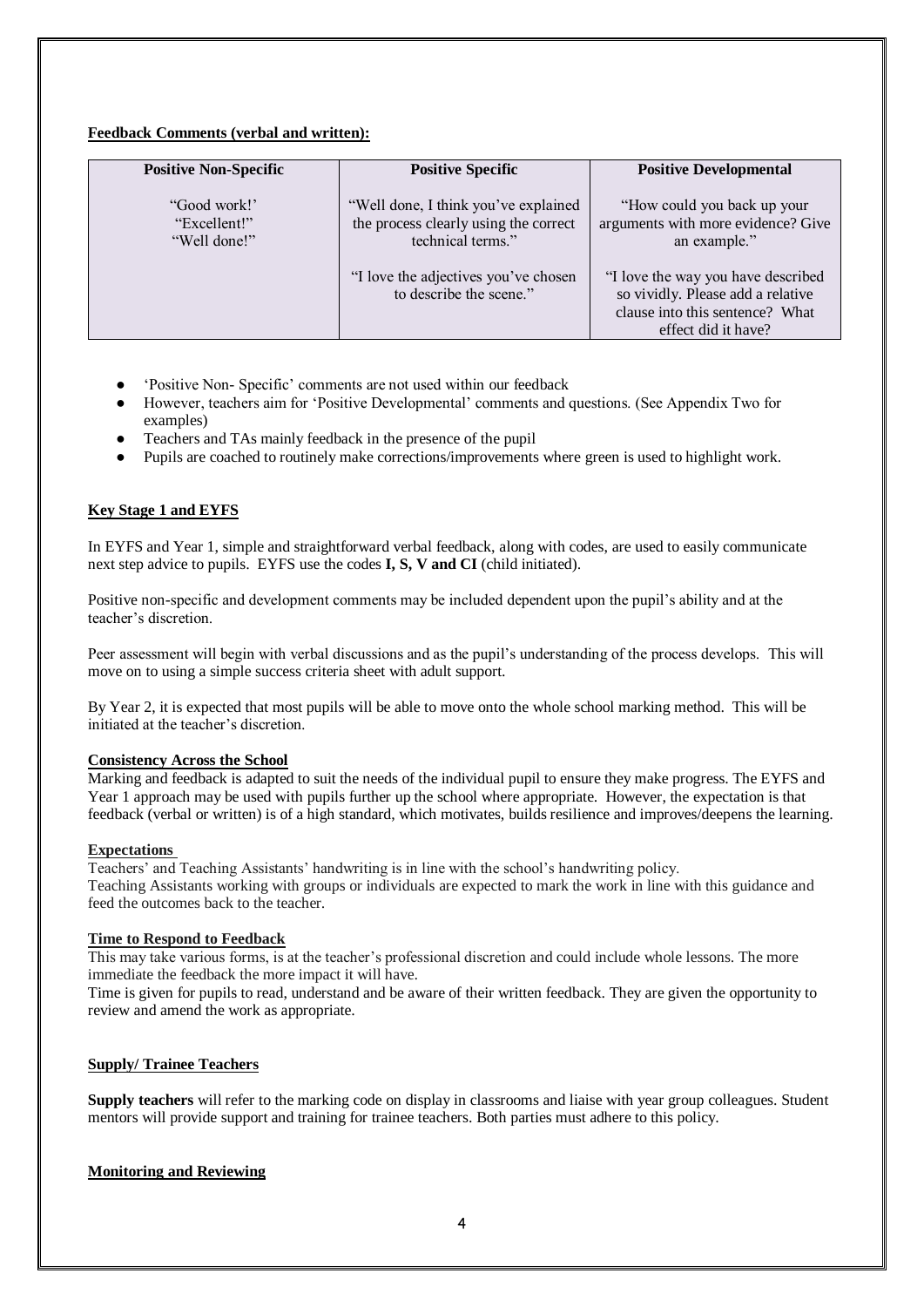Regular monitoring by Phase Leaders, Subject Leaders and SLT includes: sampling pupil's work, scrutinising planning, observing lessons and interviewing pupils. This is to ensure the policy is being implemented in the classroom and the pupils make progress.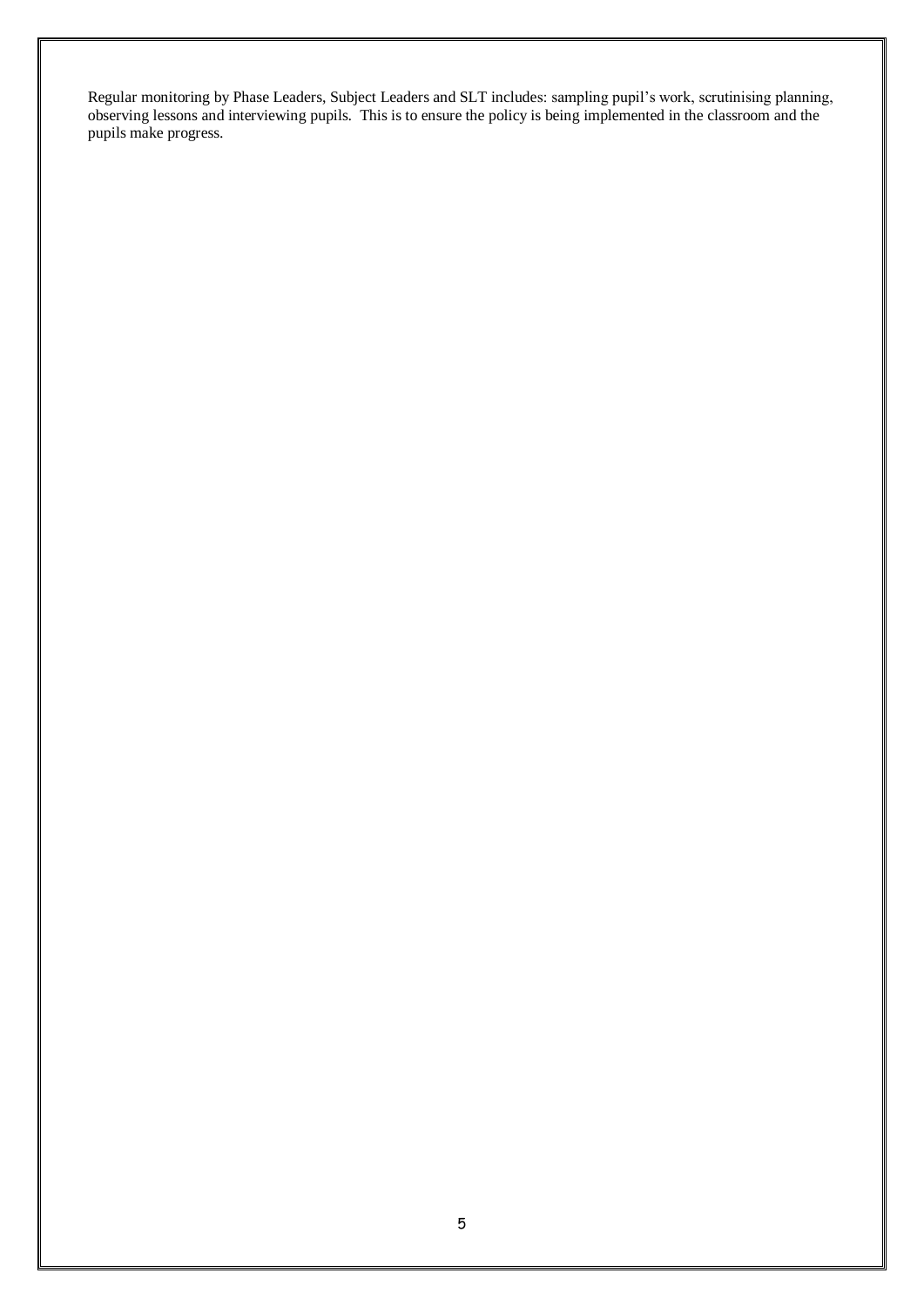## **Appendix**

**ONE** 

|                 |        | <b>MARKING KEY</b>                    |
|-----------------|--------|---------------------------------------|
| <b>BOUNDARY</b> |        |                                       |
|                 |        | Work needs revisiting                 |
|                 |        | Excellent/correct work                |
|                 |        | Childron's improvements/corrections   |
|                 | o      | Loarning Objective Achieved           |
|                 | I      | Indopendent Work                      |
|                 | S      | Supported work                        |
|                 | V      | Work Discussed with Child             |
|                 | CT     | Collaboratively Improved              |
|                 | SA     | Self-assessment                       |
|                 | ΈA     | Poor-assossmont                       |
|                 | Sp     | Spelling mistake on this line         |
|                 | P      | Punctuation mistake on this line      |
|                 | G      | Grammatical mistake on this line      |
|                 | $_{c}$ | Capital letter mistake on this line   |
|                 | VO     | Vocabulary mistake on this line       |
|                 | т      | Word tonso mistake on this line       |
|                 |        | Challongo Stamp                       |
|                 |        | Traffic Light Stamp (sclf-assessment) |
|                 |        |                                       |